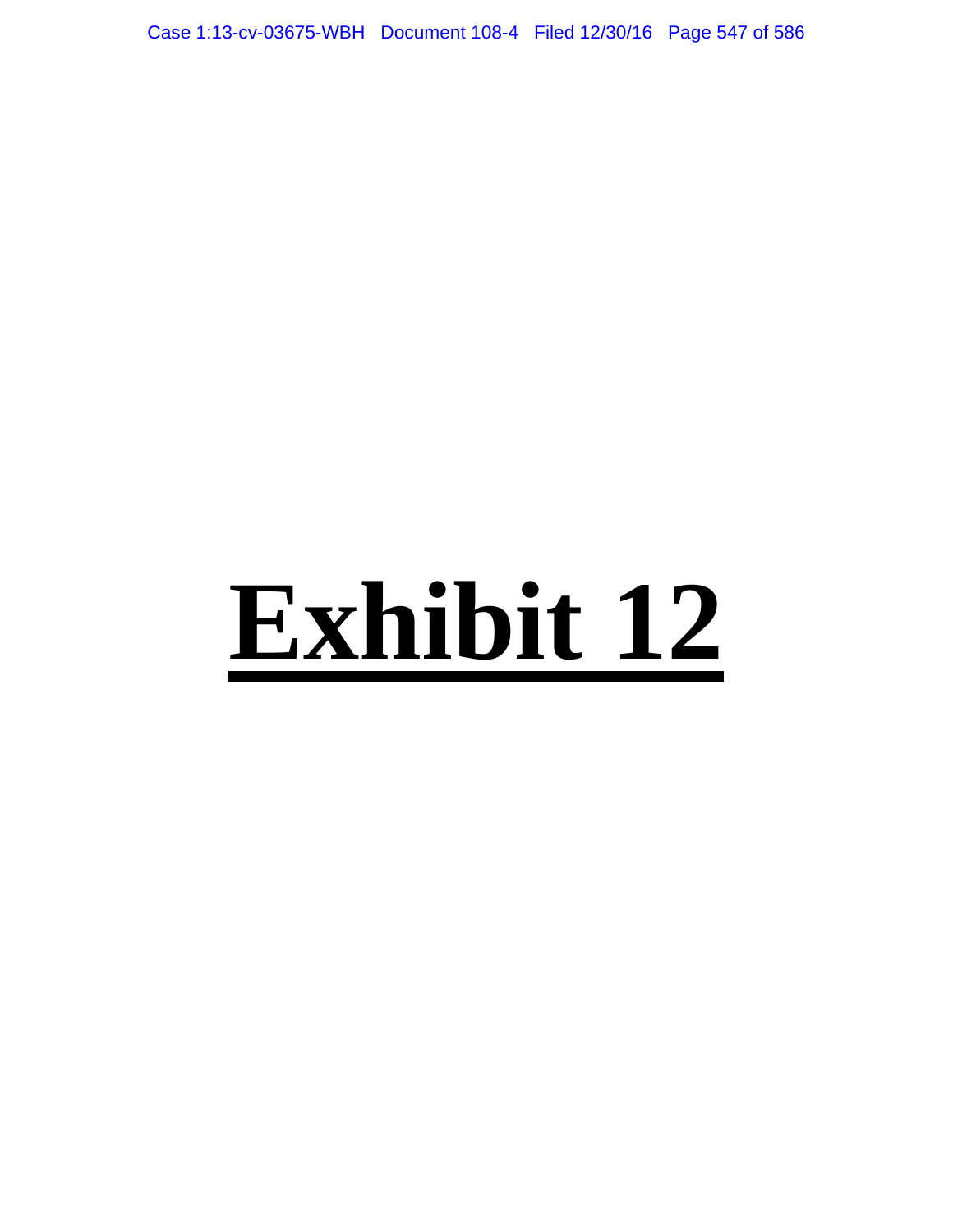## Denise Forsyth

| From:               | Mahmoud A. ElSohly, Ph.D. [elsohly@elsohly.com]                 |
|---------------------|-----------------------------------------------------------------|
| Sent:               | Friday, April 22, 2011 2:12 PM                                  |
| To:                 | 'Amy Eichner, Ph.D.'; 'Ikhias A. Khan'                          |
| $Cc$ :              | 'Johncie Wingard'; 'Larry D. Bowers, Ph.D.'; 'Travis T. Tygart' |
| Subject:            | <b>RE: Consulting Agreement</b>                                 |
| <b>Attachments:</b> | File0252.PDF                                                    |

Dear Amy,

Thanks for the agreement. I am attaching a fully executed copy,

It was a pleasure getting to meet you during the conference and look forward to having you visit again.

Please give me a call so we can discuss what we need to accomplish in order to finalize the data and prepare the manuscript.

Thanks, Mahmoud A. EISohly, Ph.D., BCFE, BCFM President PSI (Phytochemical Services, Incorporated) 5 Industrial Park Drive Oxford, MS 38655 Tel (662) 236-2609 Fax (662) 234-0253

From: Amy Eichner, Ph.D. [mailto: A Eichner@usada.org] Sent: Wednesday, April 20, 2011 5:10 PM To: Mahmoud A. EISohly, Ph.D.; Ikhlas A. Khan Cc: Johncie Wingard; Larry D. Bowers, Ph.D.; Travis T. Tygart Subject: Consulting Agreement

Hi Ikhlas and Mahmoud! I had so much fun at your conference, and Ikhlas your "show me the money" tag really worked. Here you will find and executed consulting agreement. Please sign and scan a COLOR COPY to return to us by emaiL.

What are our next steps for finalizing and buttoning up the data? We are very excited to review the data in detail and prepare a manuscript for publication in a peer reviewed journaL.

Warmest regards, Amy

**BU** USADA  $\frac{1}{2}$  $\tau$ en *Years*  $\gamma$ *ed is a dee Clean*  $S_1$ <sup>ork</sup> ¡ooo- io 1 0

Amy Eichner Ph.D. Drug References Resources Manager US Anti-Doping Agency

 $\mathbb{E}[\mathbf{X}^{(n)}] = \mathbb{E}[\mathbf{X}^{(n)}] \mathbb{E}[\mathbf{X}^{(n)}] = \mathbb{E}[\mathbf{X}^{(n)}] \mathbb{E}[\mathbf{X}^{(n)}] = \mathbb{E}[\mathbf{X}^{(n)}] \mathbb{E}[\mathbf{X}^{(n)}] = \mathbb{E}[\mathbf{X}^{(n)}] = \mathbb{E}[\mathbf{X}^{(n)}] = \mathbb{E}[\mathbf{X}^{(n)}] = \mathbb{E}[\mathbf{X}^{(n)}] = \mathbb{E}[\mathbf{X}^{(n)}] = \mathbb{E}[\$ 

5555 Tech Center Drive, Suite 200 Colorado Springs, CO 80919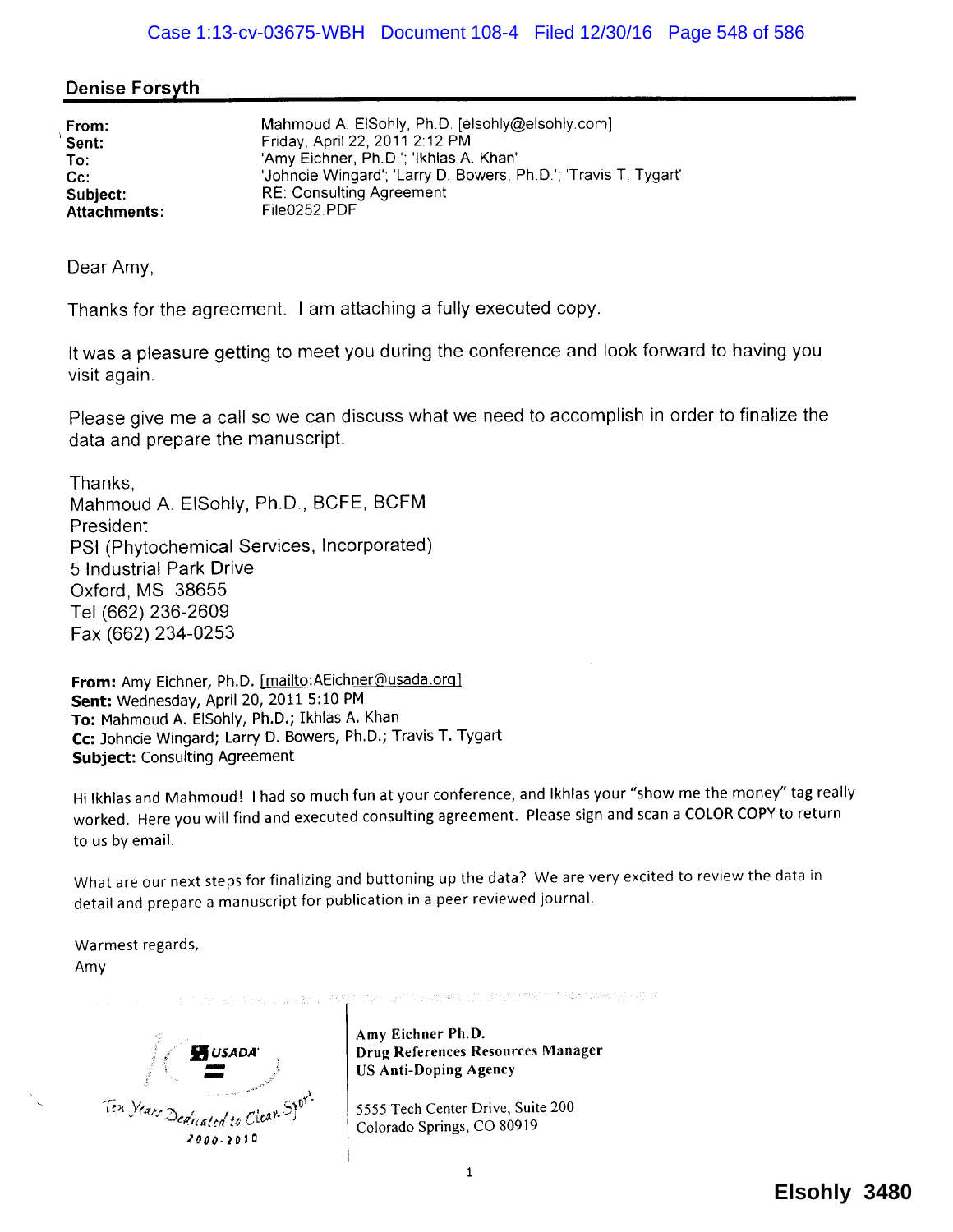Inspiring true soon, Protecting the rights of athletes. Preserving the integrity of competition. 7 i 9-785-2043 Phone 866-601-2632 Toll Free 7 i 9-785-200 i Fax

aeichner@usada.org

CONFIDENTIALITY NOTICE - This e-mail transmission, and any documents, files or previous e-mail messages attached to it, may contain information that is confidential or legally privileged. If you are not the intended recipient, or a person responsible for delivering it to the intended recipient, you are hereby notified that you must not read this transmission and that any disclosure, copying, printing, distribution or use of any of the information contained in or attached to this transmission is STRICTLY PROHIBITED. If you have received this transmission in error, please immediately notify the sender by telephone or return e-mail and delete the original transmission and its attachments without reading or saving in any manner. Thank you.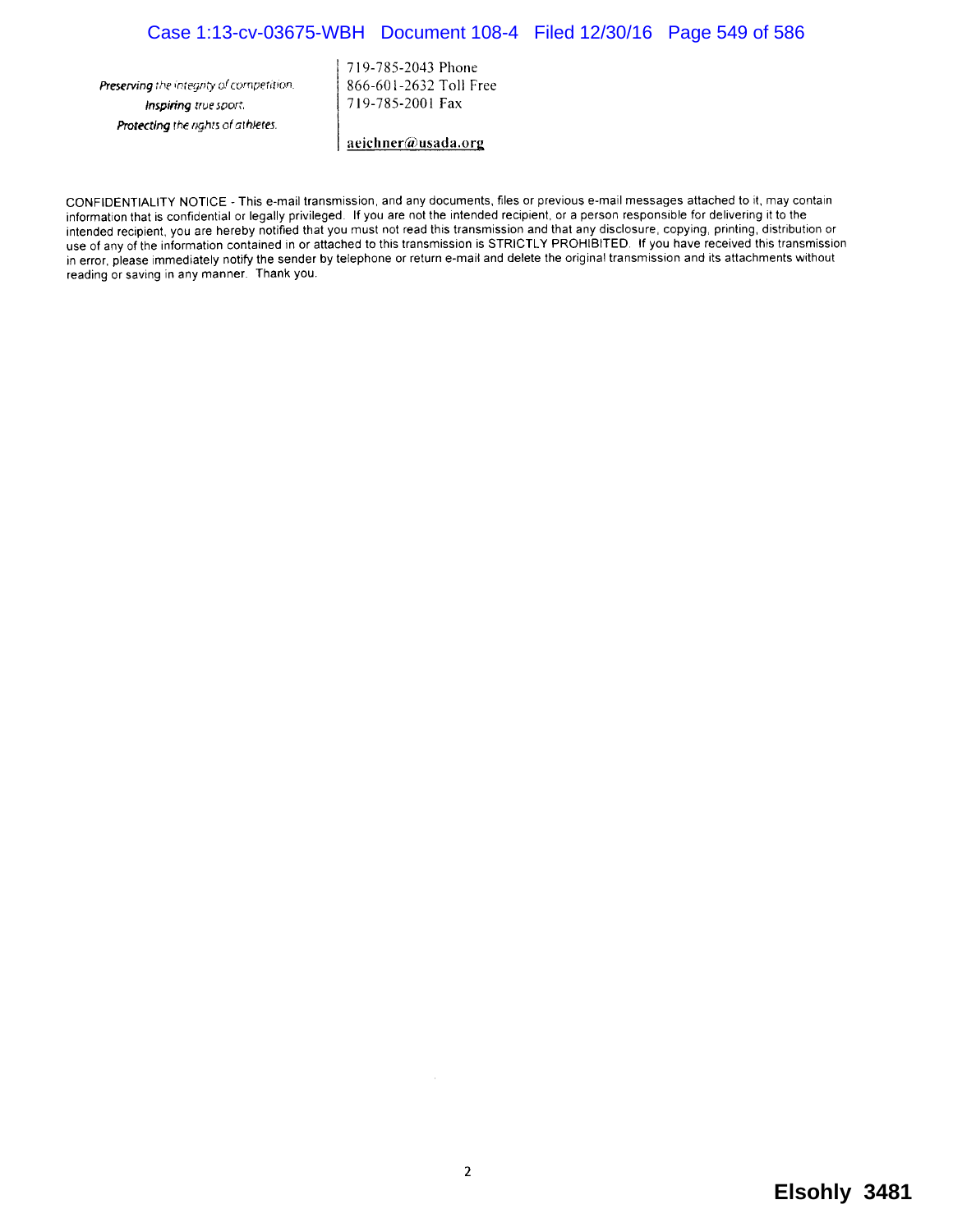#### CONSULTING AGREEMENT

1. Parties. This consulting agreement ("Agreement") is entered into effective February I, 2011, between Phytochemical Services, Incorporated ("Consultant'') and United States Anti-Doping Agency ("USADA"). The purpose of this Agreement is to memorialize the entire understanding of the terms and conditions pursuant to which Consultant shall assist USADA.

2. Services. Consultant shall assist USADA by conducting research on the constituents of the pelargonium graveolens extract. PSI wil identify and obtain pelargonium graveolens, extract it, and conduct mass spectrometry on the extract.

3. Standard of Care. Consultant represents and warrants that he has the experience and capability to render the services requested by USADA in accordance with the terms of this agreement and with generally accepted scientific and commercial standards.

4. Compensation.

A. Consultant shall be paid a one-time consulting fee of \$25,000. One half of the fee shall be paid upon execution of this agreement. The second half of the fee shall be paid upon receipt of a report acceptable to USADA.

B. Non-Delegation of Responsibility. USADA and Consultant agree that Consultant will not delegate any responsibilities under this Agreement to anyone. Should Consultant need to retain the assistance of additional staff or otherwise involve any other individual or entity in performing Consultant's duties under this Agreement, Consultant may do so only with the express written permission of USADA.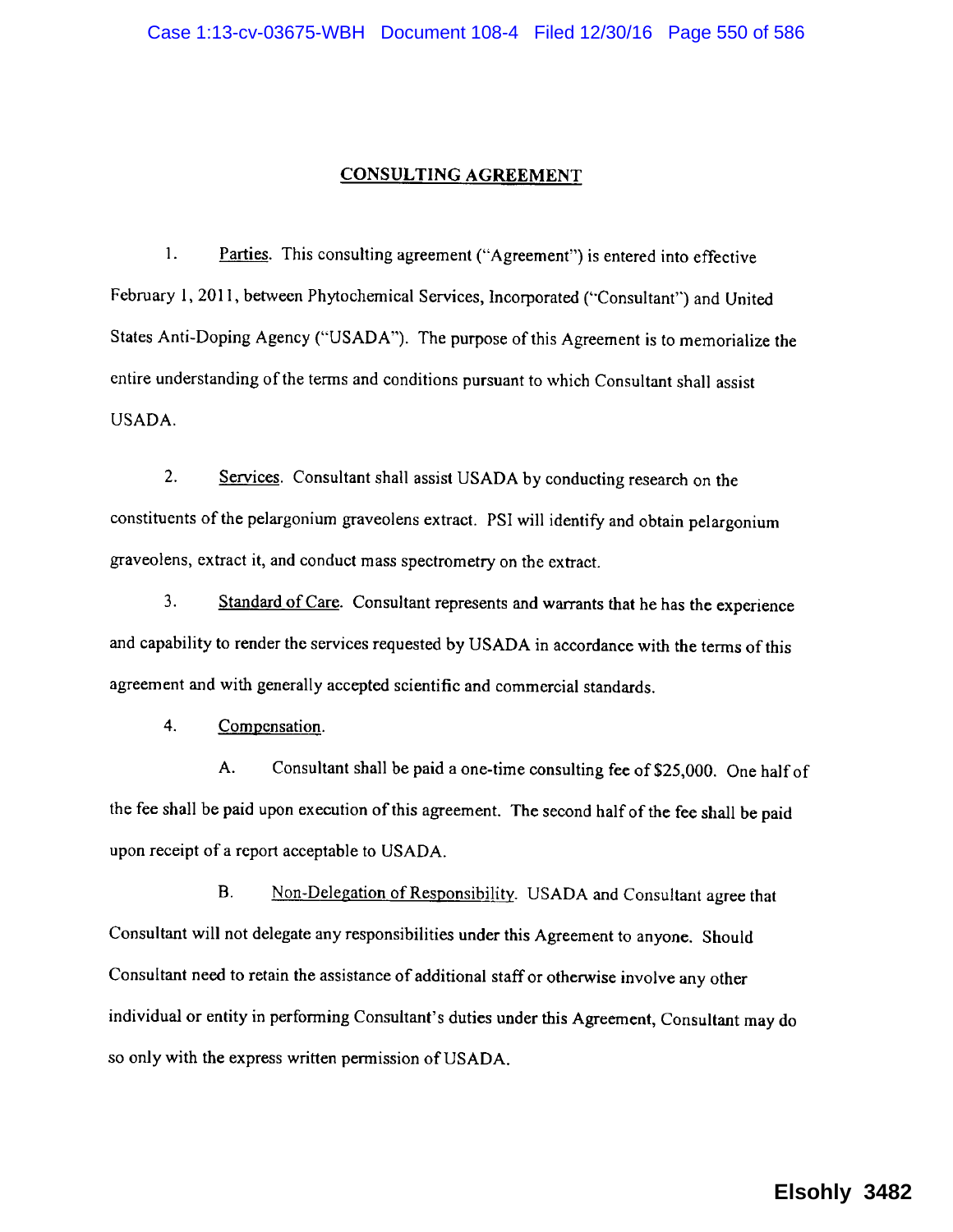5. Biling and Payment Obligation. Consultant shall provide a detailed invoice at the conclusion of the consulting relationship which identifies the tasks undertaken by Consultant.

6. Ownership of Intellectual Property. USADA shall be the exclusive holder of all intellectual property materials and rights, including without limitation, research memoranda, notes and reports arising from or relating to the subject matter of the matters covered pursuant to this Agreement. Within thirty (30) calendar days of the conclusion or termination of this Agreement, Consultant shall provide to USADA all copies of all documents generated or received in connection with the matters covered by this Agreement.

7. Termination. USADA may terminate this Agreement at any time, with or without cause. Consultant shall immediately cease his efforts to assist USADA upon receipt of a written termination notice. Consultant shall be reimbursed for all fees and costs properly incurred up to the tennination.

8. Communications. Consultant and USADA agree to keep each other fully informed of all matters relating to the performance of services under this Agreement.

9. Confidentiality. Consultant agrees to take extraordinary steps to protect USADA's confidential information in the matter subject to this Agreement. Consultant agrees that Consultant will limit dissemination of confidential information, including all infonnation developed as a result of this Agreement, to USADA and USADA's outside counsel. Consultant acknowledges that this Agreement is confidential and may not be disclosed without express written permission of USADA. Consultant agrees that Consultant will make no comments, or other disclosures, to anyone, including, but not limited to, any media representative concerning the consulting relationship, this Agreement, or any information related to the subject matter of

**Elsohly 3483** 

2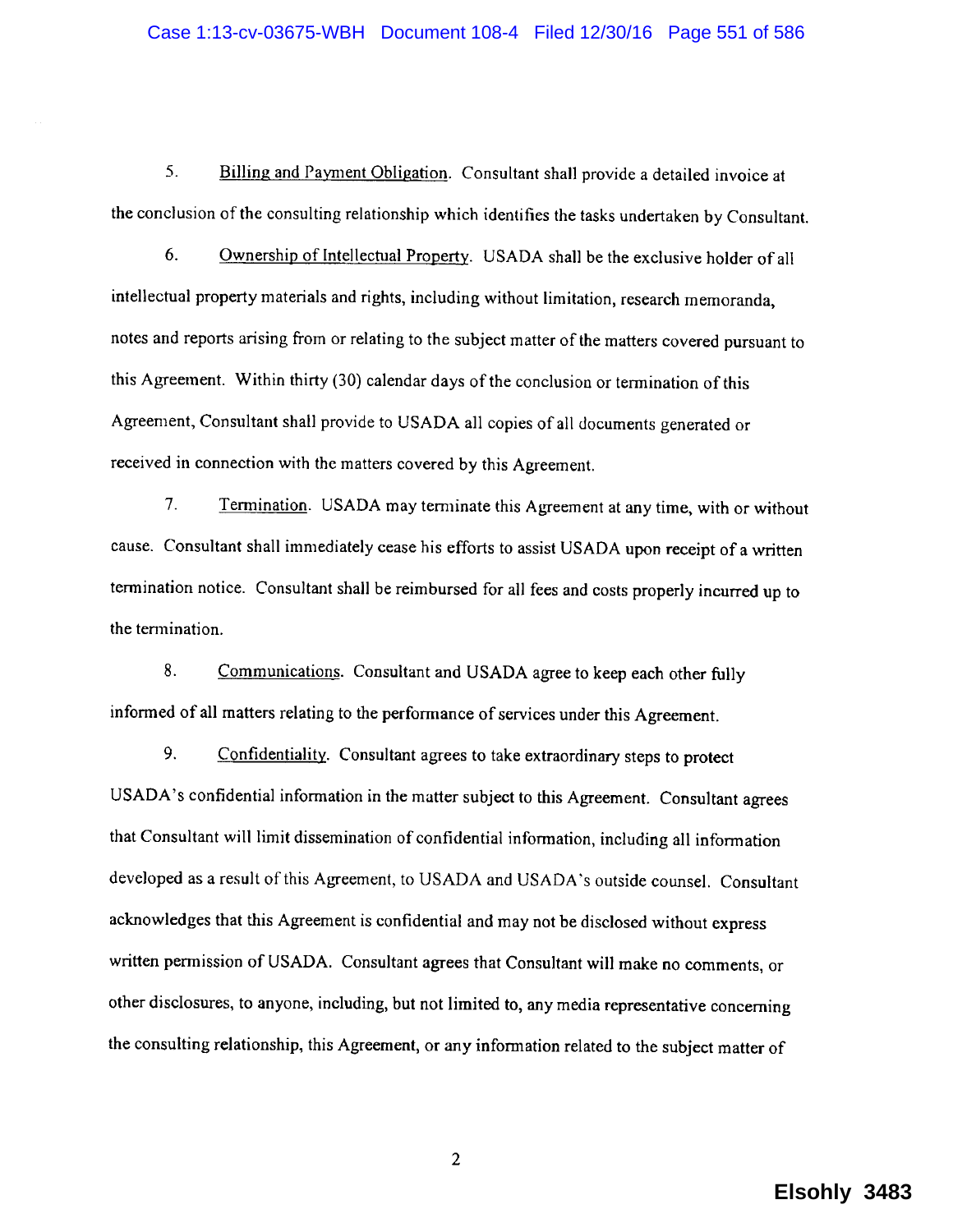## Case 1:13-cv-03675-WBH Document 108-4 Filed 12/30/16 Page 552 of 586

this Agreement without the express written consent of USADA. Further, Consultant acknowledges that these confidentiality obligations survive the termination of this Agreement.

 $10.$ Conflicts of Interest. Consultant represents that he has determined that Consultant has no conflicts of interest that would prevent him from completing his obligations pursuant to this Agreement.

Amendment. The parties may amend this Agreement at any time by written  $11.$ amendment executed by both parties. No provision of this Agreement may be verbally amended or waived.

12. Waiver and Invalidity. Non-enforcement of any term of this Agreement shall not constitute a waiver of such term or of any other term. Should a court of competent jurisdiction invalidate any term of this Agreement, the remainder of this Agreement shall remain in full force and effect.

## PHYTOCHEMICAL SERVICES, Inc.

**BEPE, BCFM** Mahmoud A. Elsohly, Ph.D., President PSI (Phytochemical Services, Incorporated) 5 Industrial Park Drive Oxford, MS 38655

UNITED STATES ANTI-DOPING AGENCY

arrune

*Karpy D. Boxvers, Ph.D.* Chief Science Officer April 20, 2011

Elsohly 3484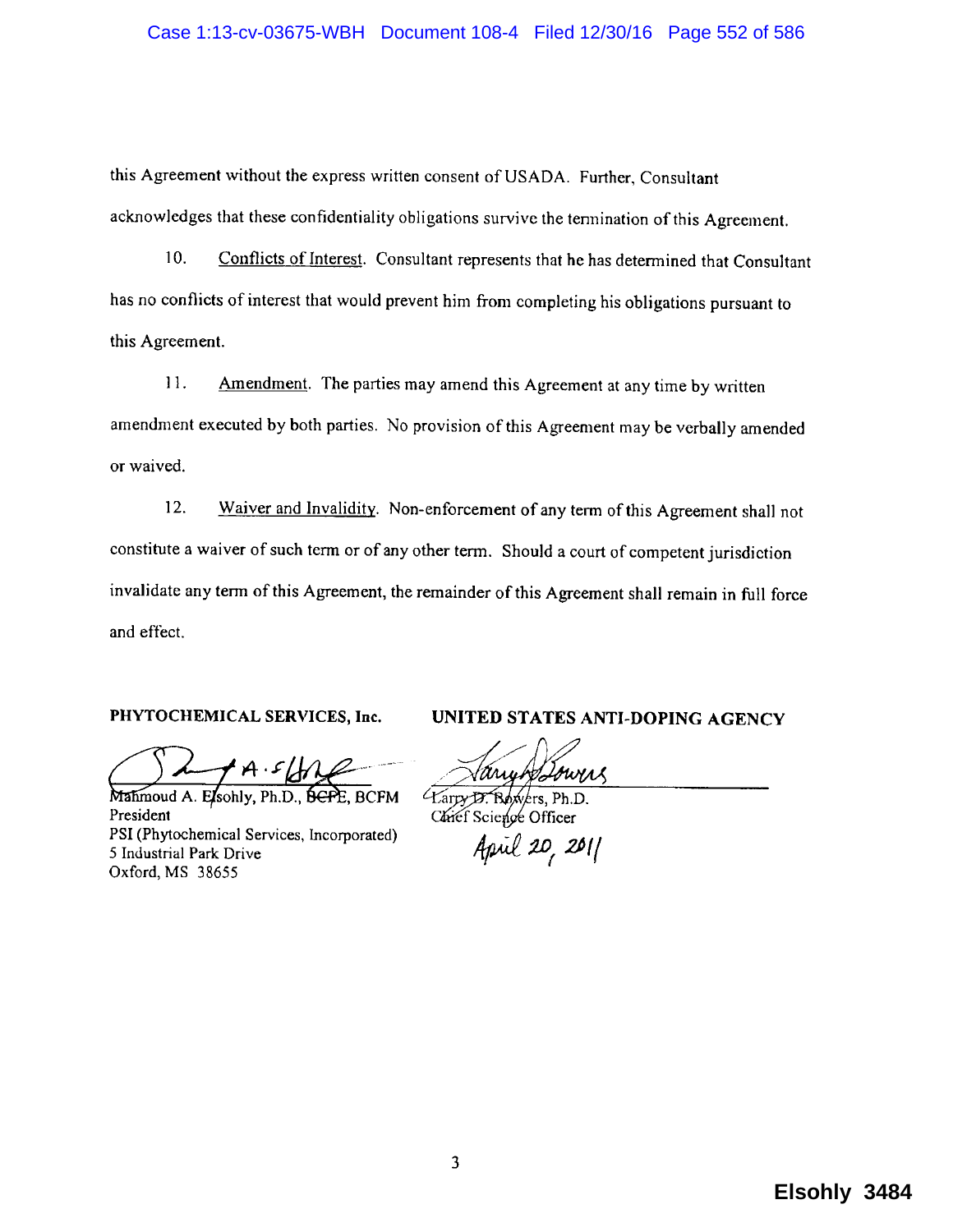$2<sub>1</sub>$ 

All invoices and records of financial transactions reflecting payments made to the University of Mississippi, by the FDA, ElSohly Laboratories, Phytochemical Services, the National Center for Natural Products Research, the US Anti-Doping Agency and/or any other person related to DMAA.

Invoices and payments paid to PSI by USADA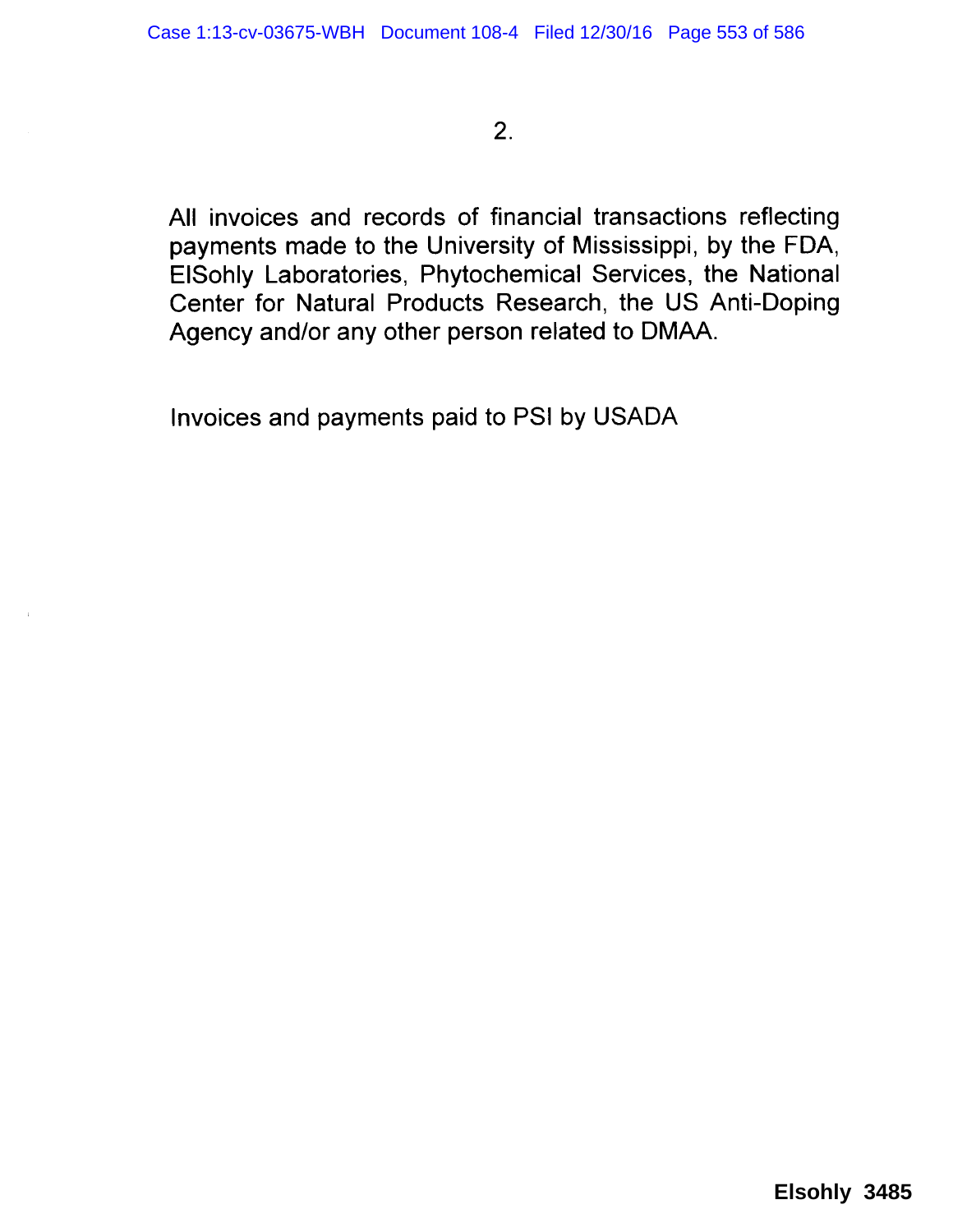## PSI (Phytochemical Services, Incorporated)

# Invoice

5 Industrial Park Drive Date | Invoice # Oxford, MS 38655 4/28/2011 1019  $\frac{1}{2}$   $\frac{1}{2}$   $\frac{1}{2}$   $\frac{20}{2}$ Ship To Bill To USADA 5555 Tech Center Drive, Suite 200 Colorado Springs, CO 80919

| P.O. Number                 |           |                | Terms         | Ship Date                   |                | Ship Via     | F.O.B.      |
|-----------------------------|-----------|----------------|---------------|-----------------------------|----------------|--------------|-------------|
|                             |           |                | <b>Net 30</b> | 4/28/2011                   |                |              |             |
| Quantity                    | Item Code |                |               | Description                 |                | Price Each   | Amount      |
| $\mathbf{1}$                | Fees      |                |               | <b>Consulting Agreement</b> |                | 12,500.00    | 12,500.00   |
| Federal Tax ID # 20-3873901 |           |                |               |                             |                | <b>Total</b> | \$12,500.00 |
| Phone #                     |           | (662) 236-2609 |               | Fax#                        | (662) 234-0253 |              |             |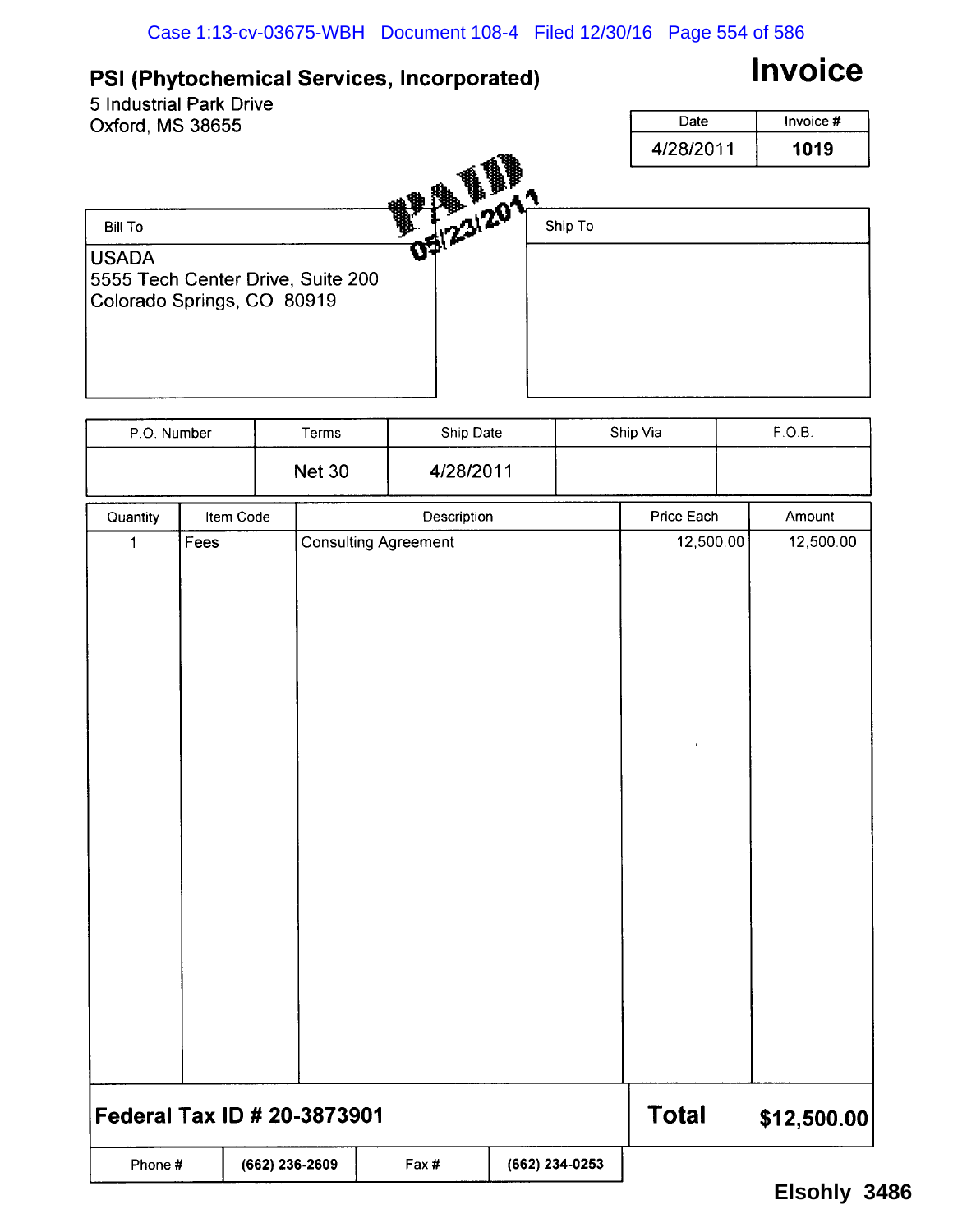#### $N_0.024522$ UNITED STATES ANTI-DOPING AGENCY Acct: Invoice No. **Invoice Date Description Amount**  $\frac{1}{1019}$ 4/28/2011 **Consulting Agreement** 12500.00 CEIVE 旨 MAY 17 2011 IJ Phytochemical Services, Inc 5 Industrial Drive Oxford, MS 38655 12,500.00 Total:

 $\ddot{\varepsilon}$ 

 $\mathcal{L}_{\mathcal{A}}$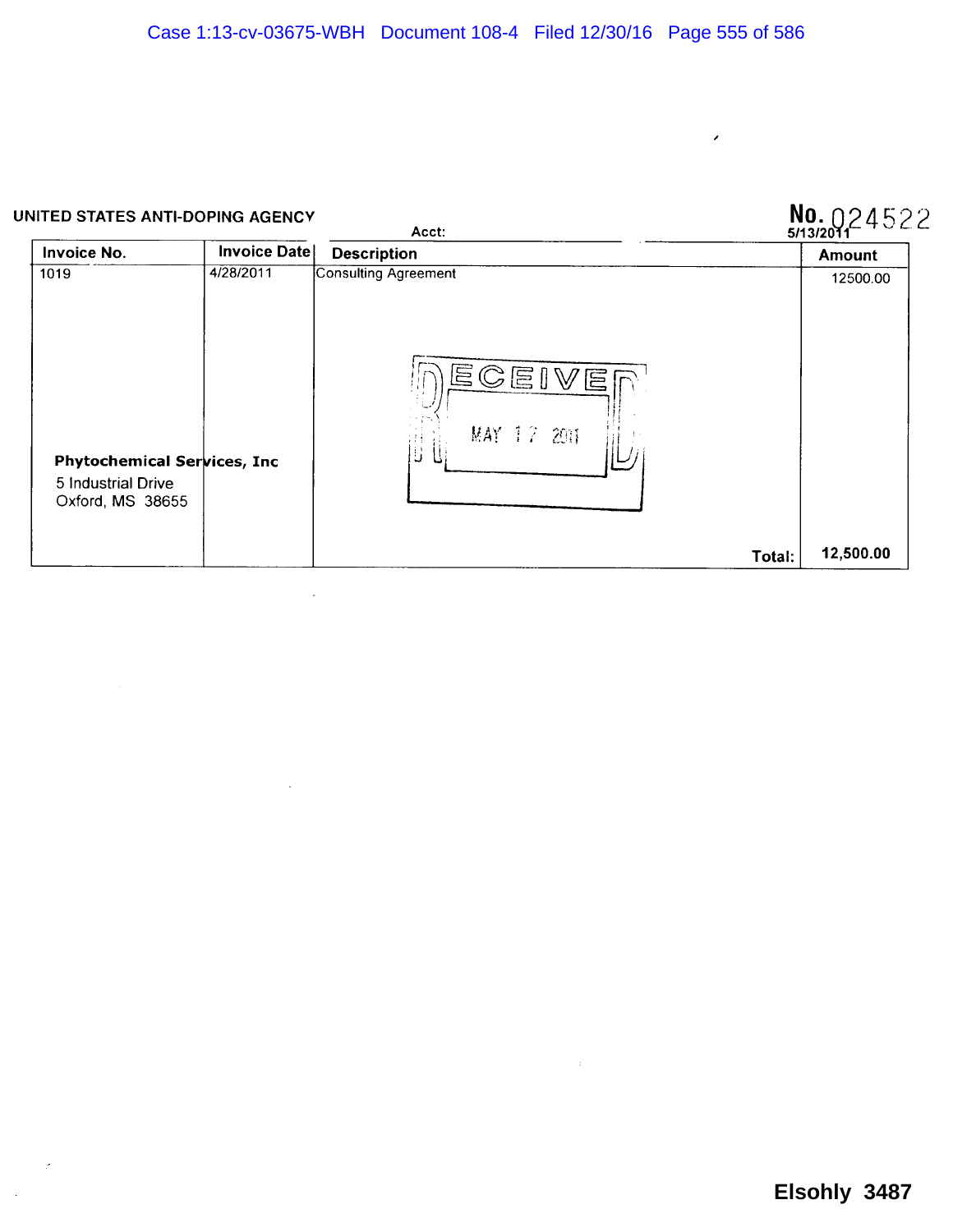## PSI (Phytochemical Services, Incorporated)

# Invoice

5 Industrial Park Drive Date | Invoice # Oxford, MS 38655 11/9/2011 1028 **1** 19/201 Bill To Ship To USADA 5555 Tech Center Drive, Suite 200 Colorado Springs, CO 80919

| P.O. Number                 |           |                | Terms         |                                       | Ship Date   |                | Ship Via     | F.O.B.      |
|-----------------------------|-----------|----------------|---------------|---------------------------------------|-------------|----------------|--------------|-------------|
|                             |           |                | <b>Net 30</b> |                                       | 11/9/2011   |                |              |             |
| Quantity                    | Item Code |                |               |                                       | Description |                | Price Each   | Amount      |
| $\mathbf{1}$                | Fees      |                |               | Balance due from Consulting Agreement |             |                | 12,500.00    | 12,500.00   |
| Federal Tax ID # 20-3873901 |           |                |               |                                       |             |                | <b>Total</b> | \$12,500.00 |
| Phone #                     |           | (662) 236-2609 |               | Fax#                                  |             | (662) 234-0253 |              |             |